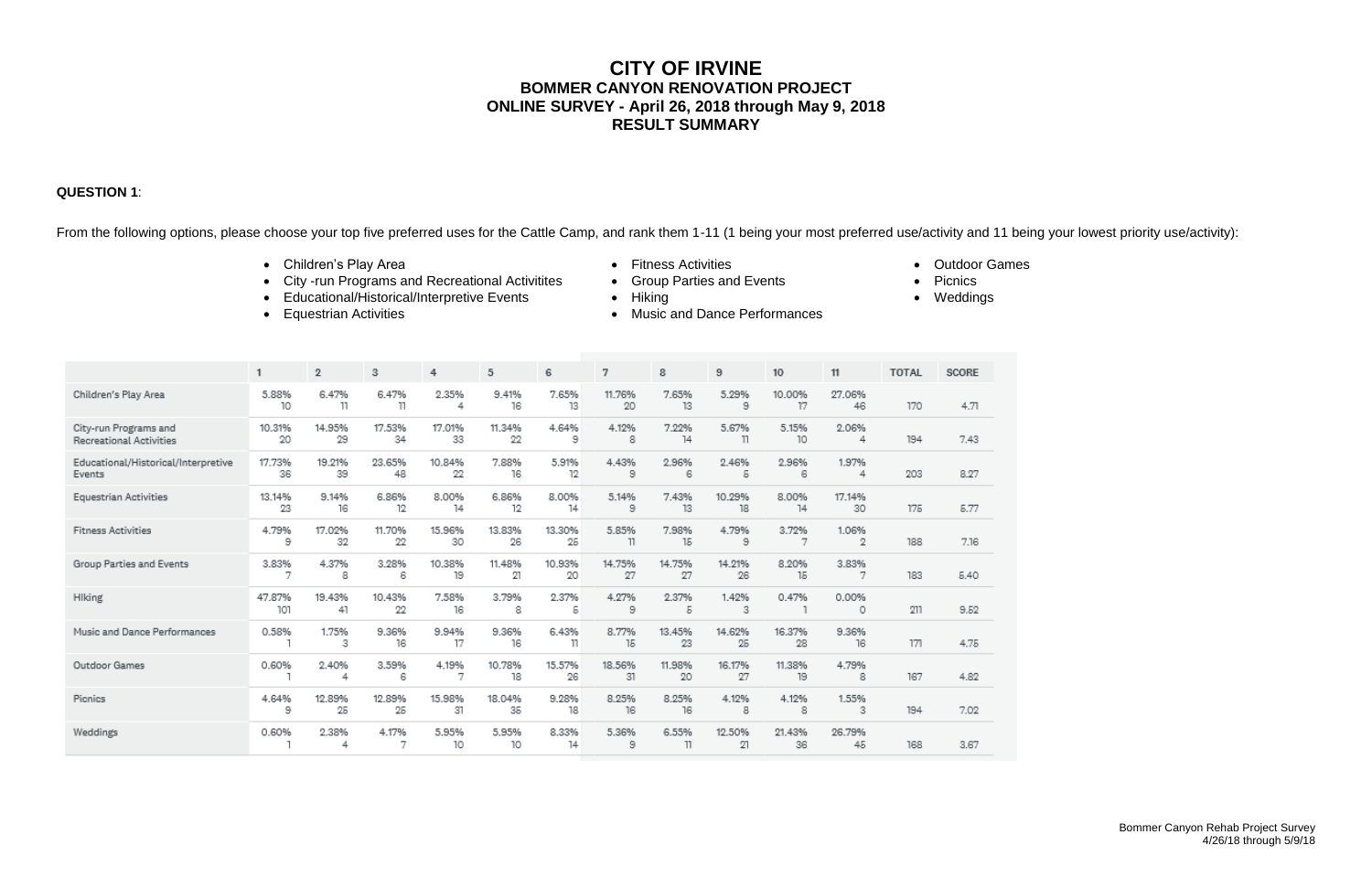## **QUESTION 2: QUESTION 3:**

## What should the City focus on during the rehabilitation project?<br>
Which architecture style is best suited for this site?



| % |             |          |
|---|-------------|----------|
|   | 60% 70% 80% | 90% 100% |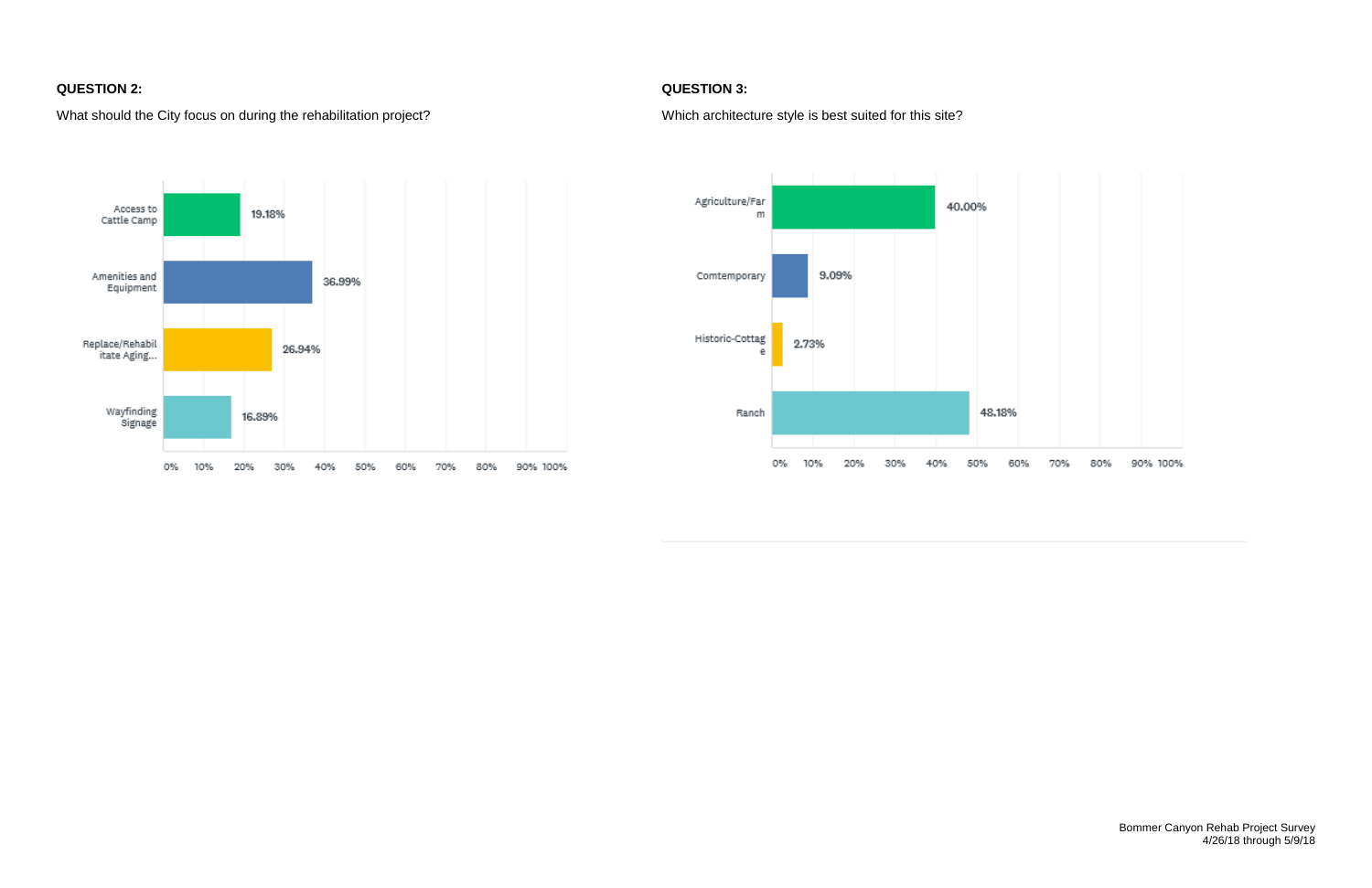## **QUESTION 4: QUESTION 5:**

Which landscape type is best suited for this site?<br>
Which surface material is best suited for this site?



| 47.27%                  |  |  |
|-------------------------|--|--|
| 0% 60% 70% 80% 90% 100% |  |  |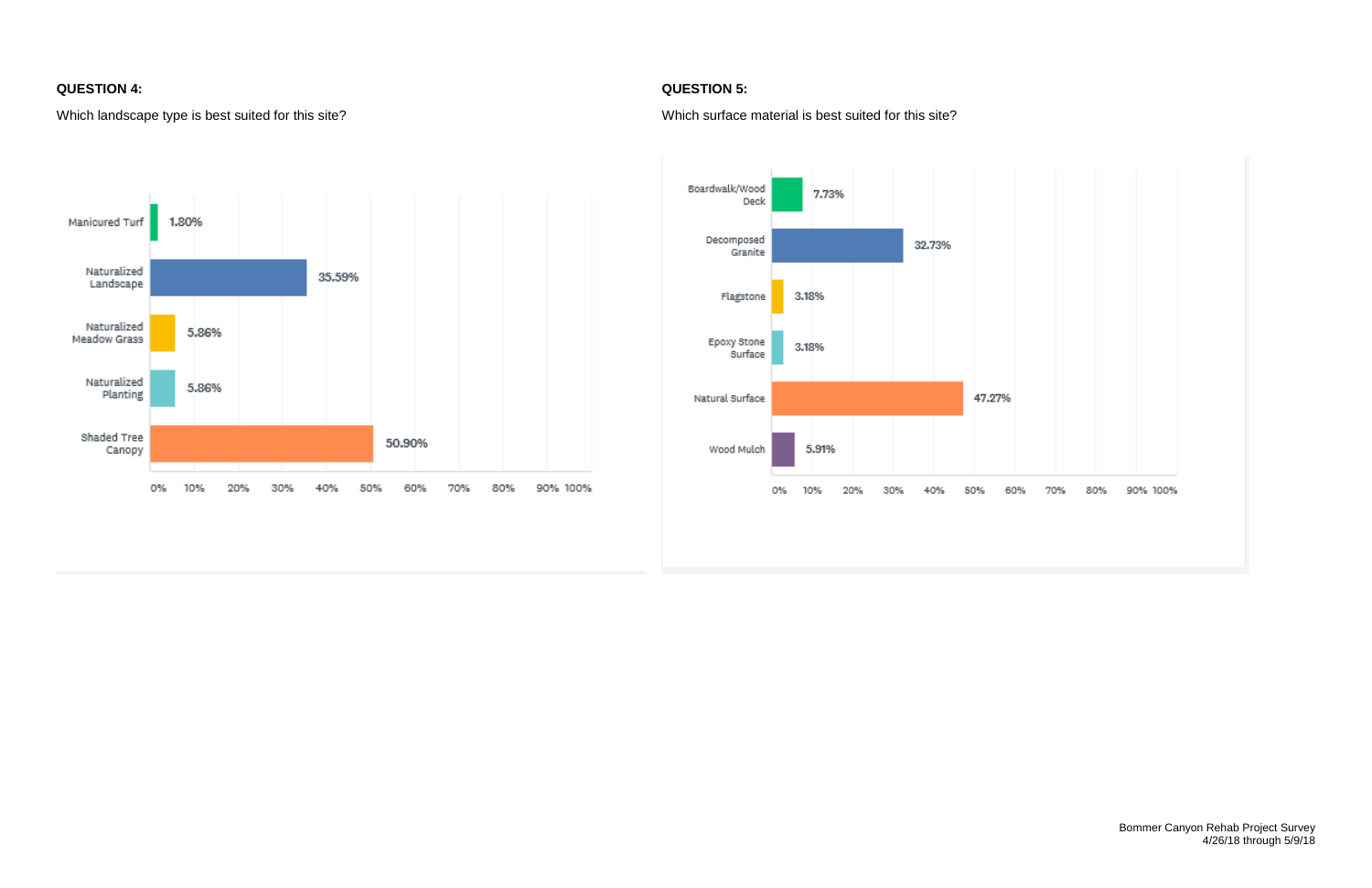### **QUESTION 6**:

It is important that we set the right atmosphere and environment for design and rehabilitation of the Bommer Canyon Cattle Camp. Please provide three words to describe what you would like to see at the site, or what you would like the site to "feel" like after the project is complete.

| Serenity; Quiet; Peaceful                                                     | Natural; Educational; Functional                                     | Historical; Agricultural/Farm; Homey       |
|-------------------------------------------------------------------------------|----------------------------------------------------------------------|--------------------------------------------|
| Rustic; native; explore                                                       | Historical; Natural; Safe                                            | Historic; Nature; Open                     |
| Historic; Rehabilitation; History                                             | Native; Coastal; Peaceful                                            | Preserved; Historical; Unchanged           |
| Preserved; Nostalgic; Calm                                                    | calm; beauty; shade                                                  | ranch; space; enhance                      |
| Keep it very natural and rustic; upgraded bathrooms and amenities; more trees | accessible; natural; serene                                          | Historic; Preserve; Natural                |
| Rustic; natural; western ranch                                                | Historic; Relaxing; Natural                                          | nature                                     |
| Rustic; Unique; Woodsy                                                        | Original; Historic; Ranch                                            | Nature; Inviting; Green                    |
| Natural; Protected; Community                                                 | natural; old; historic                                               | Natural; Options; Safe                     |
| Show-Jumping events and Competitions; New Arenas; Horses                      | Natural; Environmentally friendly; Quiet                             | Great outdoor; Weekends activiti           |
| Preserve The Nature; Healthy Activities; Joy and Happiness                    | Natural; Nature; Historic                                            | Nature; Historic; Out door                 |
| Peaceful; Historic; Educational                                               | Historical; Preserved; Natural                                       | Happiness; Relaxation; Outdoor             |
| Authentic; Historical; Ranch                                                  | Rustic; Not plastic; Natural                                         | Leave the nature intact; Bring the tame a  |
| Updated; Safe; Natural                                                        | Ranch; Cowboy; California                                            | Openness; Natural; Restored                |
| Historic; Natural; Inviting                                                   | Natural; Welcoming; Amenitized                                       | natural; wild; beautiful                   |
| Natural; Historical; Fitness                                                  | natural; minimal; accessible                                         | Rustic; Open; Acessible                    |
| Natural; integrated; sustainable                                              | Shade; Paths; Parking                                                | natural; accessible; peaceful              |
| <b>BARN; RESTROOMS; MEETING SPACE</b>                                         | Natural; historic; accessible                                        | Campsite; Ranch; Nature                    |
| Nice bathrooms; Rustic                                                        | nature; natural; minimal impact                                      | Natural; Ecosystem; Protected              |
| Accessible; historic; green                                                   | rustic; historical; natural                                          | historically accurate; clean and safe; ble |
| Back; To; Nature                                                              | natural; untouched; preserved                                        | Nature; Serenity; Community                |
| Natural landscape; education; access to all                                   | Historic; Ranch; Natural                                             | Natural; Habitat; Original                 |
| Rustic; Peaceful; Destination                                                 | Activity/A place of recreational purpose; Honors the nature preserve | Rural; Rustic; Authentic                   |
| nature; nature; nature                                                        | natural; historic; simple                                            | accessible; natural; historical            |
| Nature; Green; Habitat                                                        | environmentally kind; Family; Upscale                                | Natural; Wilderness; Peaceful              |
| serene; native; comfortable                                                   | authentic; low carbon footprint in every aspect; educational         | Historic; Natural; Ranch                   |
| inspirational; wildlife; hand-on                                              | Natural; Historic; Accessible                                        | Integrated; Natural; Historic              |
| Natural; Historic; Social                                                     | rustic; nature; historical                                           | Natural; Accessible; Available             |
| Rustic; nature; contemplative                                                 | Natural; Historic; Environmental                                     | natural; historic; simple                  |

- 
- 
- 
- 
- 
- 
- 
- ekends activities; Great place for adults and kids!
- 
- tion; Outdoor activities
- ing the tame animals to the city; healthy activities
- 
- 
- 
- 
- 
- 
- and safe; blended to support natural flora and fauna
- 
- 
- 
- 
- 
- 
- 
- 
-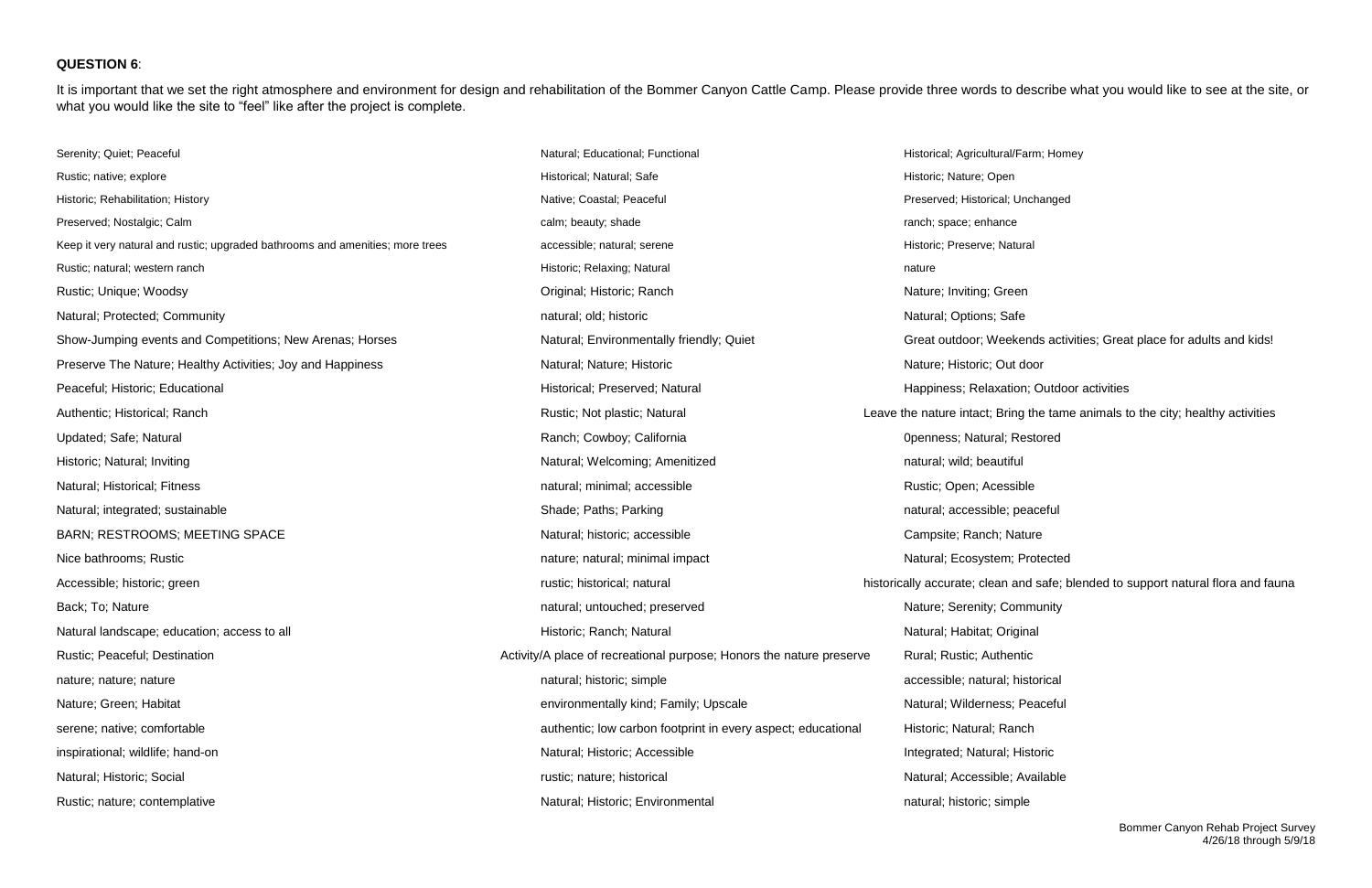| Historic; Ranch; Wooded                                                    |
|----------------------------------------------------------------------------|
| Authentic; Historic; Special                                               |
| Nature; Unspoiled; Beauty                                                  |
| Quiet; Open; Remote                                                        |
| Natural; Native/; Historic                                                 |
| Natural; Sustainable; Water wise                                           |
| welcoming; natural; clean                                                  |
| nature; welcoming; fun                                                     |
| Rustic; Historical; Curated                                                |
| Welcoming; Multipurpose; Available                                         |
| natural; environment; preserved                                            |
| Remote; Quiet; Rustic                                                      |
| History; Recreation; Fun                                                   |
| Tranquility; Nature; Wildlife                                              |
| Horse club; Hiking; Picnic                                                 |
| Upscale; Ranch; Clean                                                      |
| Sport Horses; Advanced equestrian center; A nice landscape and sightseeing |
| peaceful; relaxing; functional                                             |
| Shelter; Acess; Facilities                                                 |
| Natural; Historic; Relaxing                                                |
| natural; historic; rustic                                                  |
| natural; rustic; shady                                                     |
| Natural; open space; relaxed                                               |
| Wilderness; Ranch; Open                                                    |
| Equestrian; Natural; Inviting                                              |
| Rustic; Inviting; Useful                                                   |
| Natural; historic                                                          |
| natural; quiet; relaxed                                                    |
| interesting; natural; historic                                             |
| Natural; Special; Native-before settlers and ranchers                      |
| Farm; Natural; Ease of access                                              |

shade; sitting areas; paths natural; accessible; preserved natural; free; peaceful/relaxing and all natural; Special natural; Restroom and Authentic; Historical; Restroom Nature; car-free; sustainable Natural; Serene; Protected open; historical; welcoming example open; historic; Natural; Living Historic; Natural; Living nature; freedom; animals Natural; Clean; Safe Signs; Paths; Lizards Bathrooms; Nature; Historic Bathrooms; Nature; Historic History; Learning; Environmental Remote; Well-kept; Pristine Tranquility; Nature; Space Creation; Natural; Agriculural Farming; History; Natural Nature; Activities; Learning Natural Natural Rustic/natural; Historically preserved; Bathrooms! nature; natural; farm Nature; history; Fun Gathering place; Groomed; Welcoming Safe; Inviting; Ease History; Ranch; Natural; Fun Ranch; Natural; Fun Cutaborsy; Safe; Shaded natural; beautiful; fresh Rustic; Manicured; Inviting natural; beautiful; fresh Rustic; Manicured; Inviting Preservation; Practical Use; Community **Example: 2018** Open; Space; Permanent natural; historic; peaceful expression natural; historic; Rugged; Original Historic; Natural; Rural center; A nice landscape and significant center; A natural; historic; natural; historic peaceful; relational simple; natural; serene Natural; Historical; Ranch nature; a get-away; peaceful **Exercise 2018** Relaxed; Calm; Complete natural; rustic; old-school shady; historic; ranch bucolic; rustic; natural Historic; Nature; Calming "back in time;" natural; peaceful Rustic; Wooded; Camp Nature; Peace; Quiet Accessible; Public; Open historic; natural; community Historical; Traditional; Self-sustaining Nature; Peaceful; Birds Historic; Ranch; Character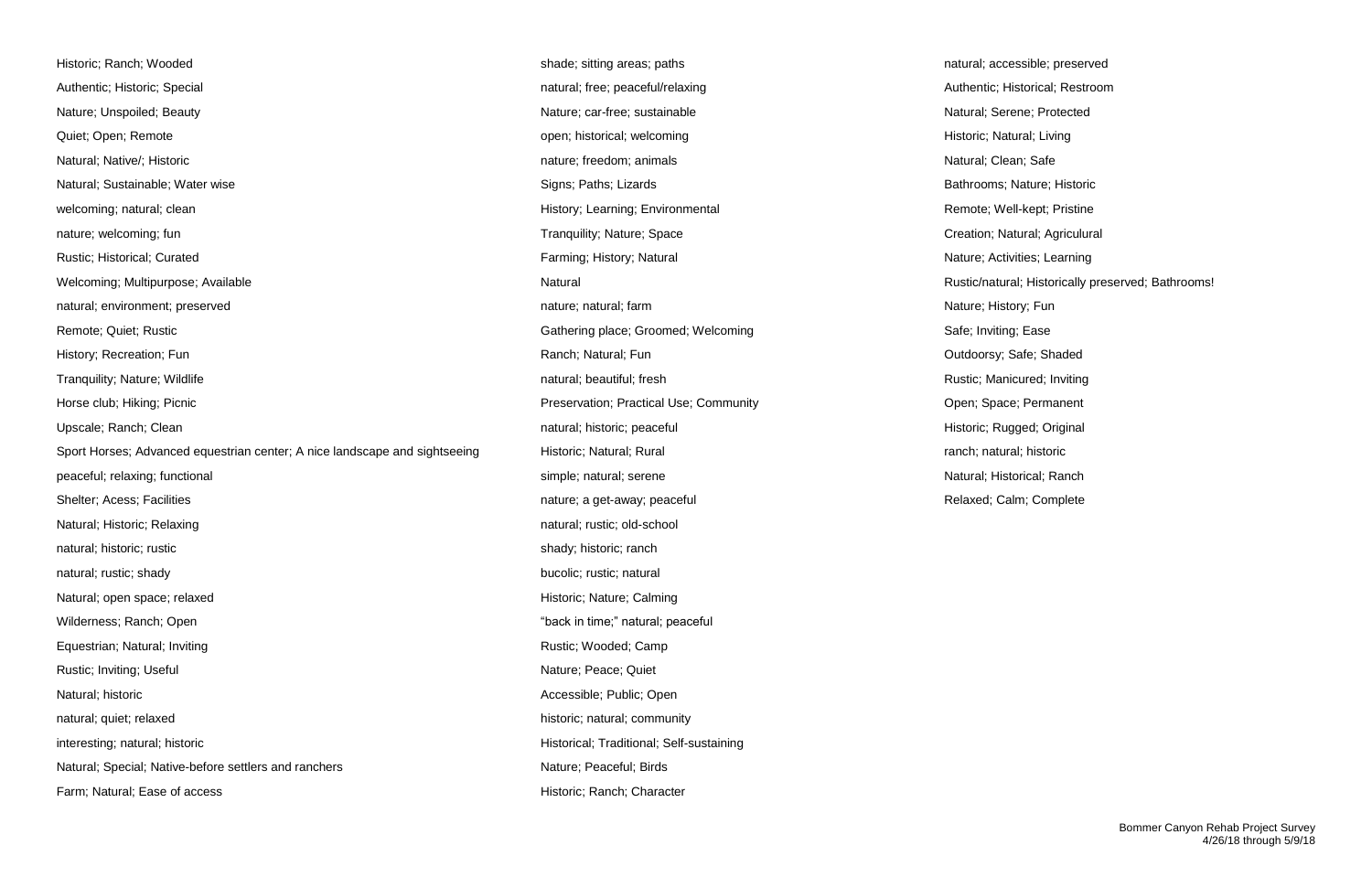Birds; shade; sightlines **Historic; Natural; Inviting** Natural; Unadulterated; Realistic **Historician Computer Acts and Computer** Historic; Natural; Inviting Preservation; Historical; Rustic Natural; Alive; Free. As in the feeling of being away from the city for a minute Natural; Beautiful; Historic **Natural; Rustic; Western** Natural; Rustic; Western Original; Authentic; Nature Nature Natural; Rustic; Western 1920s era Orange County; Native flora; Unmanicured Wildlife; Natural; Welcoming Wildlife; Natural; Welcoming historical; natural; inviting and accessable; Rustic; Natural Accessable; Rustic; Natural historical; outdoor; recreation Rustic -rural area no huge lighting at night; Natural - lots of native plants; Historic- feel of cattle ranch Bird; habitat; natural Rural; Natural; Historic Historical; Natural; Open Farming; Agriculture; Natural Historic; Natural; Wild Historical; Clean; Safe original; historic; condition Natural, Un-touched; Country-farm-like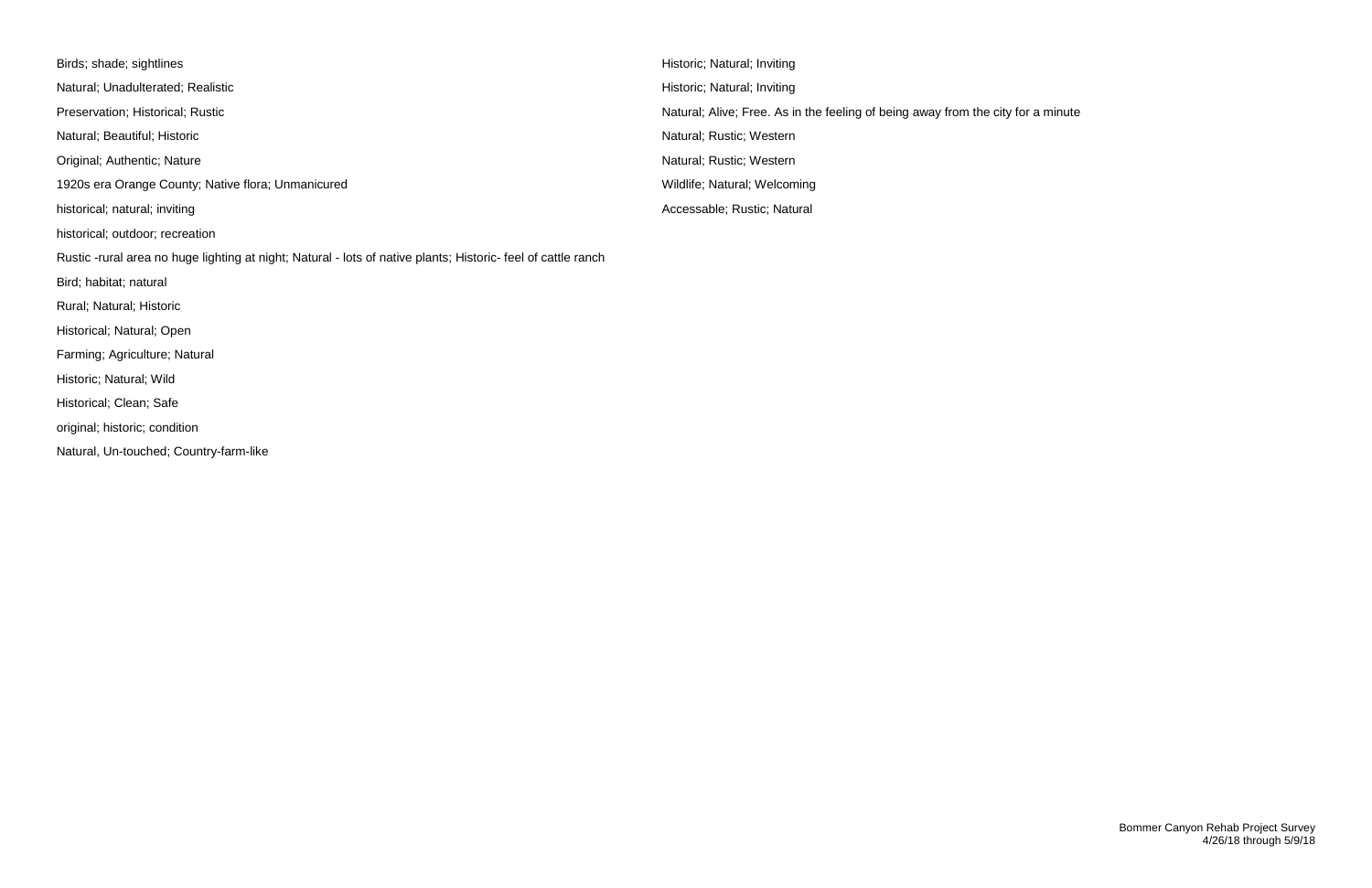### **QUESTION 7**:

- Do not do anything that will add noise, more traffic or take away from the peaceful atmosphere.
- Advance Equestrian Center and equine ethology study.
- Can we bring back the Longine Master Horse Show to CA again? There is a need of having an advanced indoor and outdoor equestrian arenas. we can convince the show runners to bring back the games and the city can cover most of its facility expenses through such this world known competition or other competitions like FEI ! Please look at this: https://www.youtube.com/watch?v=W-I6Uej1Flk https://www.youtube.com/watch?v=euUauIvaYxw<https://longinesmasters.com/en/the-series/>
- Irvine needs to invest more on preserving the nature and parks.
- I think it'd be great to see an interpretive center, focusing on the history of the site in an engaging, fun way.
- A nice, clean and natural hicking park is a great idea.
- I grew up in Turtle Rock since 1972 and actually knew the ranch hands. we went to branding and bbq's back there. it was great when they had the chili cook offs back there. It should remain the same as it was.
- Keep it charming.
- Allow access, but not excess. Community education related to the land, the renovation and it's value to the community should precede and follow the update.
- Show Jumping is my passion. Good to have an advanced and new built equestrian center in Irvine with having at least 1 covered arena.
- no
- This is the home of cattle operations for the Irvine Ranch. Let's keep the feel of the little bit of history that we have in Irvine. Turning Bommer Canyon into a vanilla Irvine style park and community center would be a disservice to future generations.
- I would like to see all the buildings be made safe with up-to-date amenities such as bathrooms, kitchen, running water. I would like it to blend into the surrounding area, looking more natural. It is important to tell th the Cattle Camp through programs, information on trailheads and placards mounted in strategic places.
- It would be great to have a rentable barn for weddings and mulit-use meeting space. I envision a big open space (15,000SF or more) with air conditioning and modern-day restrooms. It doesn't have to be fancy--in fact, it would be nice if it the barn retained the rustic/farm like feel of Bommer Canyon.
- It should stay true to what it is, a cattle camp. It should feel a little rugged yet fun & interesting.
- Need real flush bathrooms, needs a staffed office with someone in there on weekends either cs staff or open space ranger. Love hiking there
- I'm grateful we have this resource. Thank you for preserving it.
- Yes, I can walk with my friends to see the natural park with beautiful horses.
- I love to see sporty-sturdy horses.
- I just want it to be more accessible instead of only open during docent-led events.
- Preserve it as it is!!!!!! Don't make into another created/planned park!!!!!

It is important that we set the right atmosphere and environment for design and rehabilitation of the Bommer Canyon Cattle Camp. Please provide three words to describe what you would like to see at the site, or what you would like the site to "feel" like after the project is complete.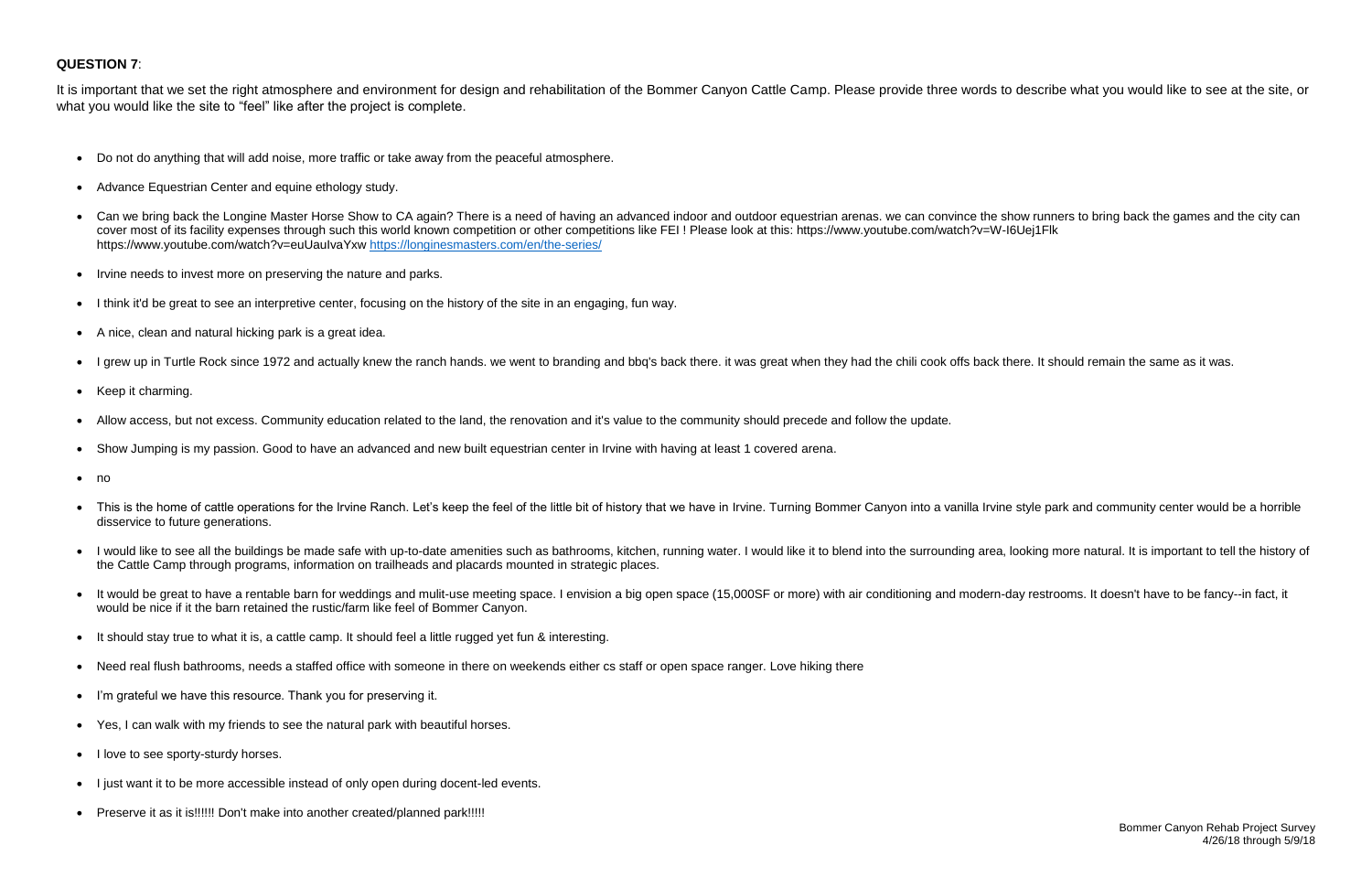- No Developers!
- This is an important part of Irvine's history, and it needs to be preserved as naturally as possible.
- Keep Shea / Bartlett away from it otherwise it will be sold to 5 Points
- Keep Bommer Canyon focused on hiking and natural beauty.
- Please keep it as historically accurate as possible!
- Have some historic artifacts from what used to be the Irvine Ranch
- Growing up on the Irvine Ranch (70+ years of family history). I have many memories of Irvine Ranch employee picnics at Bommer Canyon. The best memories were the smell of the barbeque, the softball games in the cattle corals and being a kid exploring the caves and natural areas of the canyon. I would hope the City would like to preserve some of that heritage and keep it sort of like Turtle Rock Community Park (where my father's family lived in the 50's) without the tennis courts.
- Irvine has enough manicured parks within 1/2 mile keep this natural, and enough with the cactus planting.
- Keep it true to itself. Preserve its historic nature. Dont manicure and create a fake site. There are many other recreational areas that serve that purpose.
- Irvine needs a great natural park. "Great Park" and other parks are bared and sporty design in my view! Great Park for kids and teenagers but, Bommer Canyon Cattle Camp for all. how about that?
- Please plan to build a nice and great environment! dont waste the money and the land please! Get a help from the universities to send their suggested designs!
- Irvine city is not just designed for the Kids! Single adults are also leaving too!
- After a busy week we can relax and have some fun there!
- I have 2 horses that I have to keep them in Temecula and its a long drive every day for me, it would be nice to have them beside.
- I'd like to see the camp stay as open and natural as possible. Repair/restore what needs attention while keeping true to the original look and feel from the time it was built.
- The camp should be open daily for folks to enjoy. We shouldn't lock up a beautiful natural area. We should have unlimited trail access every day, not just a few trails.
- Our family and community attended the camps through City of Irvine regularly for past 4 years and miss it dearly! We are looking forward to more camping at the site after renovation
- I'd like to see it stay pretty much the same in terms of buildings, setting, etcetera but maybe just repair/refurbish where needed and add flush toilets with sinks. I love the idea of a rustic old ranch style park with p fire pits, old-style bbq, horseshoe pits, etc.
- Bommer Canyon is the access point to one of our very few natural resources in the area. Please keep it rustic and protected.
- Limited access and signs make the area seem off-putting to fun activities. Currently not enough events. Mostly limited to children.
- Evoke the feeling of the Irvine ranch from days gone by. I have been to many parties there and always appreciated it's unique and historic setting.
- Please keep it as rustic and natural as possible.
- No
- Leave it as it is, with necessary access, safety, hygiene, and public safety improvements. We have plenty of 21st century parks in Irvine already.
- I love horses we dont have them around.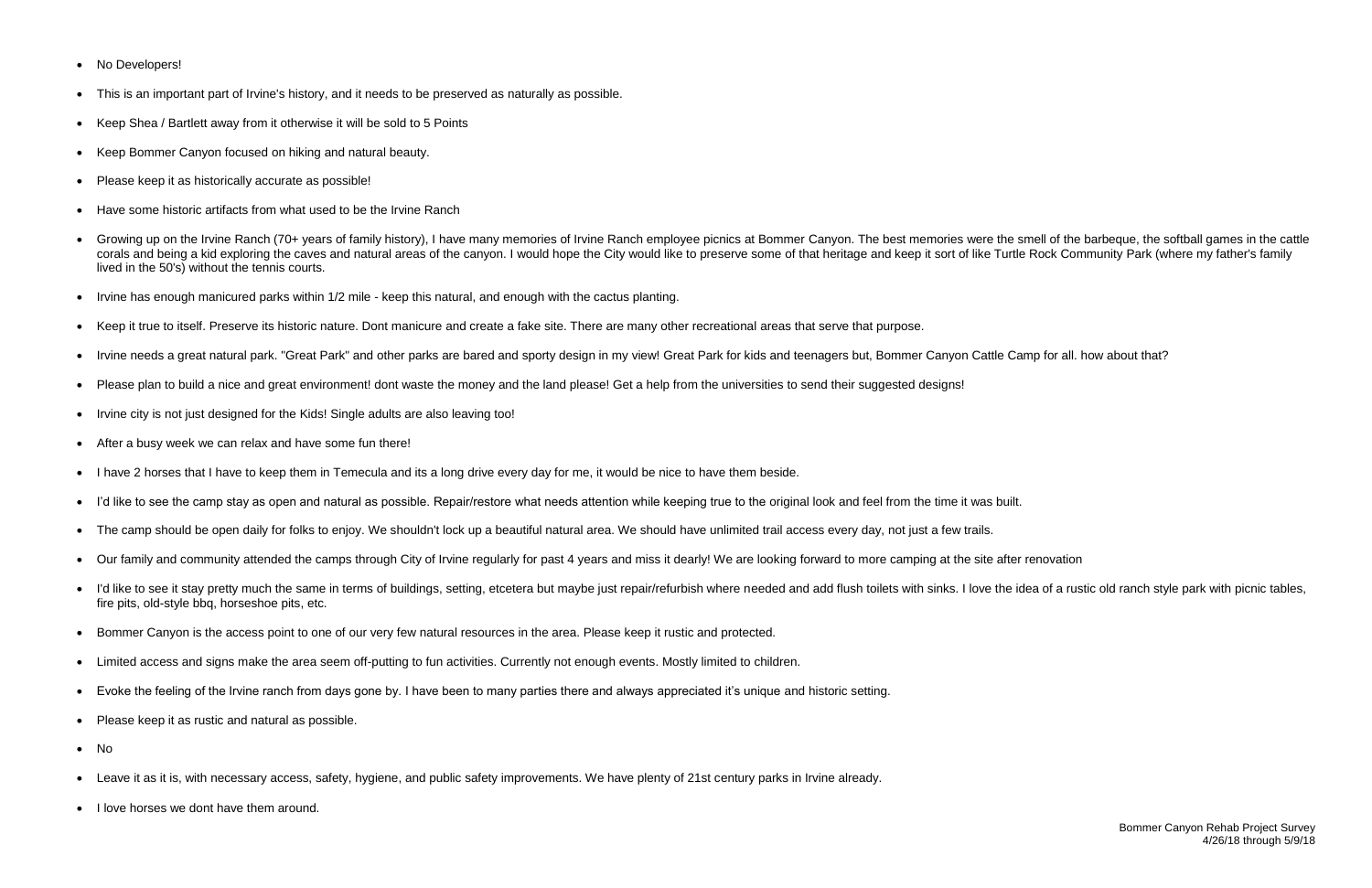- I think if the facilities were remodeled with an upscale party venue in mind, it would be a great community asset. There are so few places for Irvinites to have get together that are well maintained and apppropriate for of community we are.
- During the past 10 years city has destroyed Irvine nature, Landscapes and also revoked our rights to keep our barns and big size animals! So, we lost our horses and forced to keep them far away because of the urbanization! Now please build us an advanced equestrian center to bring back our horses again and have them close by! It also, can connect the people and young people to this great animal. People can feel and experience being around this great creature who served the human for centuries! Watching the equestrian competition is a fun rare event for the people who are exhausted of the crowd and city noises! Please Please Please Pl construct us a great place for keeping and raising our horses! Somewhere with the new idea of keeping the horses!
- Bommer canyon is a beautiful nature open space. I want to see it kept natural with minimal buildings or concrete. Native plants (no grass!). If a playground is added (which does not seem like a good use of space to me, considering there is one across the street at Turtle Rock), put in a nature park, similar to the Westmoreland Park Nature Playground in Portland, OR. Please have the space open to everyone and not booked by private events/weddings! It would be nice to hang out here in the rain, so a boardwalk trail would be great (as opposed to the trails being closed after a rain). A native plant butterfly garden would be nice. Picnic tables, a bath a structure is built, maybe a lookout tower could be added to the side of it? Bike parking.
- Please consider allowing leashed dogs in certain areas and/or at certain times.
- use only native plants and preserve the land
- Keep it simple, limited usage. DO NOT turn this into a big place for weddings/parties etc. This should not become a profit center. Simple and basic, the way it is now. Don't ruin the best treasure we still have in Irvine b making it big and commercial.
- Sound travels far in Bommer Canyon and as a resident of Shady Canyon who looks out at Bommer, I worry greatly about noise, especially after 10pm.
- I love Bommer Canyon. I don't want to turn it into a park that is manicured with tons of children's structures next to picnic tables.
- Keep area monitored for safety. One time we used the bathroom and there was a rattlesnake inside.
- no cars
- keep it as natural as possible. everyrhing in irvine is so overly nicely done. keep it wild and natural, old style and get some.animals, donkeys horses and chickens to havethe feelig and contactwith nature again. people are losing everything.
- It is a hidden gem and I would love to see a childrens' learning center there as long as it is regulated as to the numbers
- If this is wedding venue approved it should allow alcohol
- This "camp" should harken back to the history of Irvine and the beautiful landscape that we enjoy in this art of the city. Please do not change its character!
- Think restore not replace.
- I hope it can be a place to explore and hike alone more often
- Protecting this wild part of Irvine is so important, especially with all the new growth we are experiencing, it is a welcome haven from the rest of our congested city.
- Keep it smallish
- Any upgrades for flush toilets would be appreciated.
- This should remain as a natural habitat, accessible by hikers or mountain bikers only. Do not disturb the natural habitat and wildlife living in the area. No parties or cars.
- Try to keep it as true to it's original roots as possible. Please don't turn it into a modernized Irvine city park! It's not the place for that!
- The only problem with the CC is the crazy detour up and down the hill that bikers and hikers have to take. Eliminate that and countless users will be overjoyed.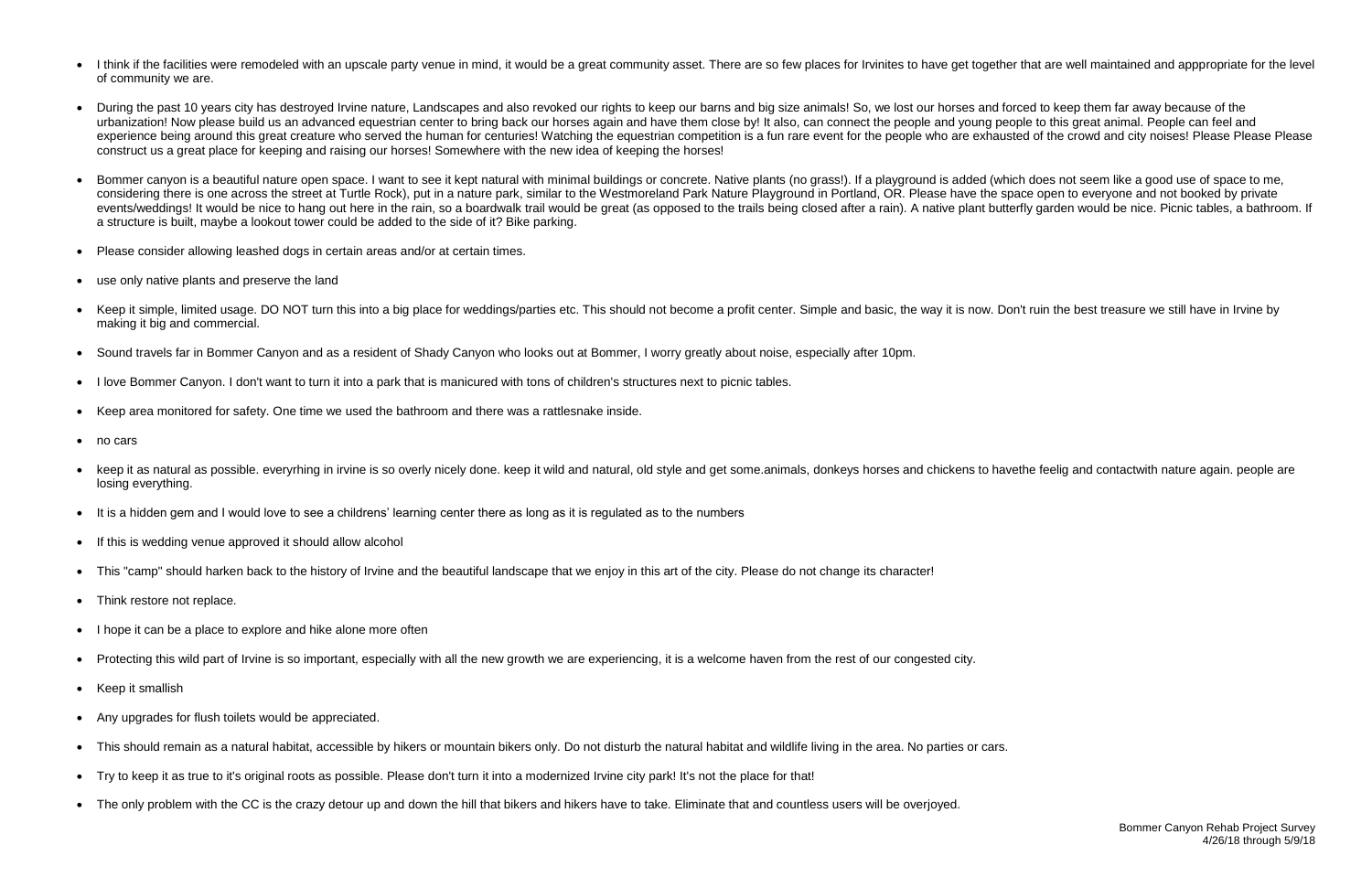Bommer Canyon Rehab Project Survey 4/26/18 through 5/9/18

- Please do not turn this place into another beige colored building with sanitary designs. Irvine is already notorious for being beige neutral and what other counties call the Irvine Company look. Keep it looking like natu fix the rundown fixtures.
- The San Joaquin Nature Preserve is a good example of how to maintain the historic nature of structures and natural environment of the site and provide multi-use flexibility.
- Keep hikers hiking, bikers biking, and runners running before, during, and after the project, please.
- I hike the Bommer Canyon/Turtle Ridge trails frequently and would NOT like to see big improvements that would cater to large groups of people and cars. The natural serenity of the area is rare and highly prized by many.
- My concern is that in "improving" the Cattle Camp is that the result will be a modernized theme setting that will have little relation to the actual history of the site. Keep the cattle chute, the old fencing, and the wate intact: these things, after all. ARE the camp and what makes it distinct and historically realistic. I don't want to see plaques telling us what used to be on a certain site, or what it looked like; I want to see the actua structure. We don't need another playground or sports setting, Irvine has plenty of these!
- Please do not expand daily parking facilities. I believe status-quo is appropriate to manage this busy urban park.
- Open the Wilderness Access Day to more than just once a month!
- Here's what's needed at Bommer Canyon: 1. Above all else (as in, please don't spend a penny without doing this...), add a FLUSHING toilet to the cattle camp area. I know MANY kids who refused to attend Eco Camp because they didn't want to use the outhouses. I also know a LOT of adults who won't attend the overnight camp with their families for the very same reason. After 20 hours of camping with a big crowd of people, the outhouses are beyond unbearable. 2. Please make the cattle camp area more accessible for "non-weddings." The fire pit area is SO perfect for kid's birthday parties. It's a big dirt area and a fire pit, that's it. The only should be for staffing. I was told the fee would be \$700, for two hours, plus the cost to "empty" the outhouse. That's pretty outrageous, and impossible for most to afford. It's not fair to close Bommer Canyon on most week nights during the best weather months, just because weddings bring in so much revenue. It's supposed to be for everyone. 3. To this end, please open up the cattle camp area as well as the back trails for more frequent usage. The fire pit is so much fun but the reason so many events are cancelled is that it's too much of a hassle for most people to bother with registration. And of course, no one wants to register and pay, only to get a c that the event was cancelled due to poor turnout. 4. Please, please widen the road leading to the cattle camp! There is absolutely NOT enough room for cars to safely pass each other coming and going from events. It's harrowing to feel like an oncoming (speeding) driver is coming right at you. 5. Please DO NOT close down while you renovate. Work around us. 6. Please do not waste money, time and resources on fancy appointments, like ludicrous stone pathways. Leave things as natural as possible. Thank you!
- Please do not use material that invite rodents or TICKS
- Please maintain natural feel but provide shaded areas where children can play.
- Few Ppl can walk/hike/bike/run into the site, thus that should go into the planning of its use. It would only be open "to the public" when the Rangers open it. But many healthy ppl who hike/bike/run would use/access the daily.
- Need hitching posts so equestrians can enjoy the camp and then connect with the wonderful trails system
- Area should remain in a natural state. There are plenty of playgrounds around the city. It is the gateway to wonderful hiking and other outdoor activities such as mountain biking. Keep it that way!!
- I hope IRC will be invited to assist in the restoration of the ranch!
- Have some coverage for light rain conditions.
- Please do not destroy the essence of Bommer Canyon and what it stands for: Orange County history. We have very few landmarks left from bygone eras, it would behoove the City to keep the spirit of old Ranching days alive. Please keep agriculture and cattle-related amenities available so that FFA and other agriculture-centric organizations can also use the Camp. Thank you!
- Thank you for preserving this land
- Please leave the natural (not groomed) trees for birds and shade.
- I believe the camp should retain the natural feel relating to the history of the camp and its rural setting. The east fork trail should also be under consideration for becoming a 7 day trail connecting to the county trai and the ridge trail from Quail Hill.